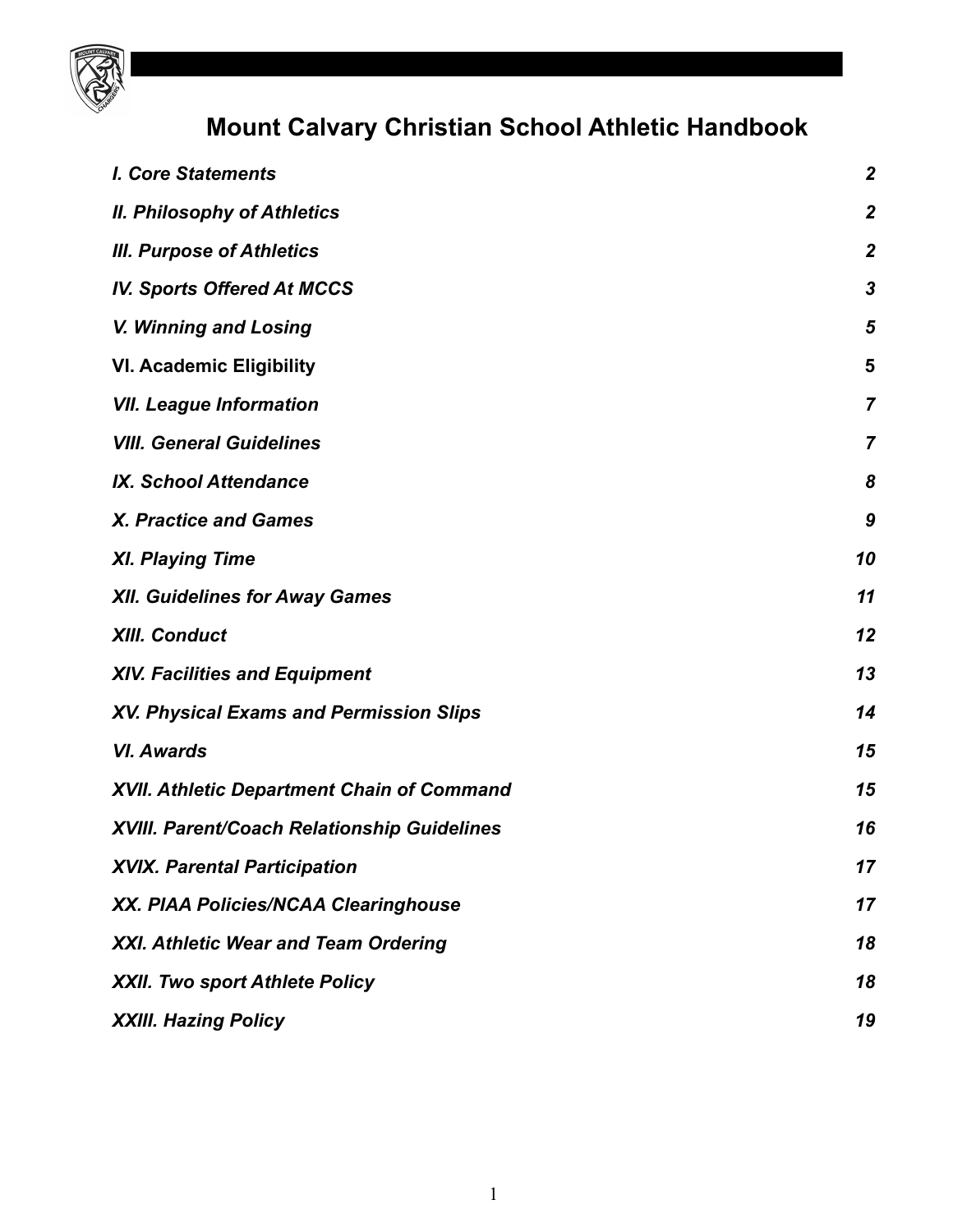

#### **Last Update – August 2021**

#### <span id="page-1-0"></span>**I. Core Statements**

*A.* MCCS Mission: Assisting parents to fulfill their responsibility for educating their children to be faithful and mature followers of Christ, instruments for honor, sanctified, set apart, and "useful to the Master, and prepared for every good work (II Timothy 2:21; Luke 2:52)."

*B.* MCCS Vision: MCCS will develop students who love the Lord their God with all their heart, soul, mind and strength, prepared intellectually and socially to overcome the challenges of the 21st century with humility, boldness, and Spirit-filled joy in the application of the global fulfillment of the Great Commission (Mk. 12:30-31).

## <span id="page-1-1"></span>**II. Philosophy of Athletics**

- A. Mount Calvary Christian School believes all that is done in life should be pleasing to God, including athletics. The athlete, coach, and team are striving to do their best in all areas of life. The necessity of winning is not emphasized, but performing to one's best for the benefit of the team and playing with actions pleasing to Christ are of utmost importance. The primary concern of the coach is teaching a Christian athlete how to learn to deal with both winning and losing, as well as the pressures in the athletic world, in a manner that is pleasing to God.
- B. The athletic event has its importance after the concepts mentioned above. We believe the team is more important than one individual. While team unity is vital, individual achievements are also recognized (I Cor.10:31; Col.3:23).

#### <span id="page-1-2"></span>**III. Purpose of Athletics**

- A. Overall Objectives
	- 1. To bring glory to God in all that we do.
	- 2. To provide Christian coaches who are not only trained to provide instruction in physical activities but are also able to provide spiritual guidance to those under their care.
	- 3. To involve the student body, parents, and teachers in developing school spirit and unity.
	- 4. To have a clear Christian testimony to the spectators, officials, and opposing team members through words and action. Christian values and Biblical principles are to be upheld while striving for winning teams (II Timothy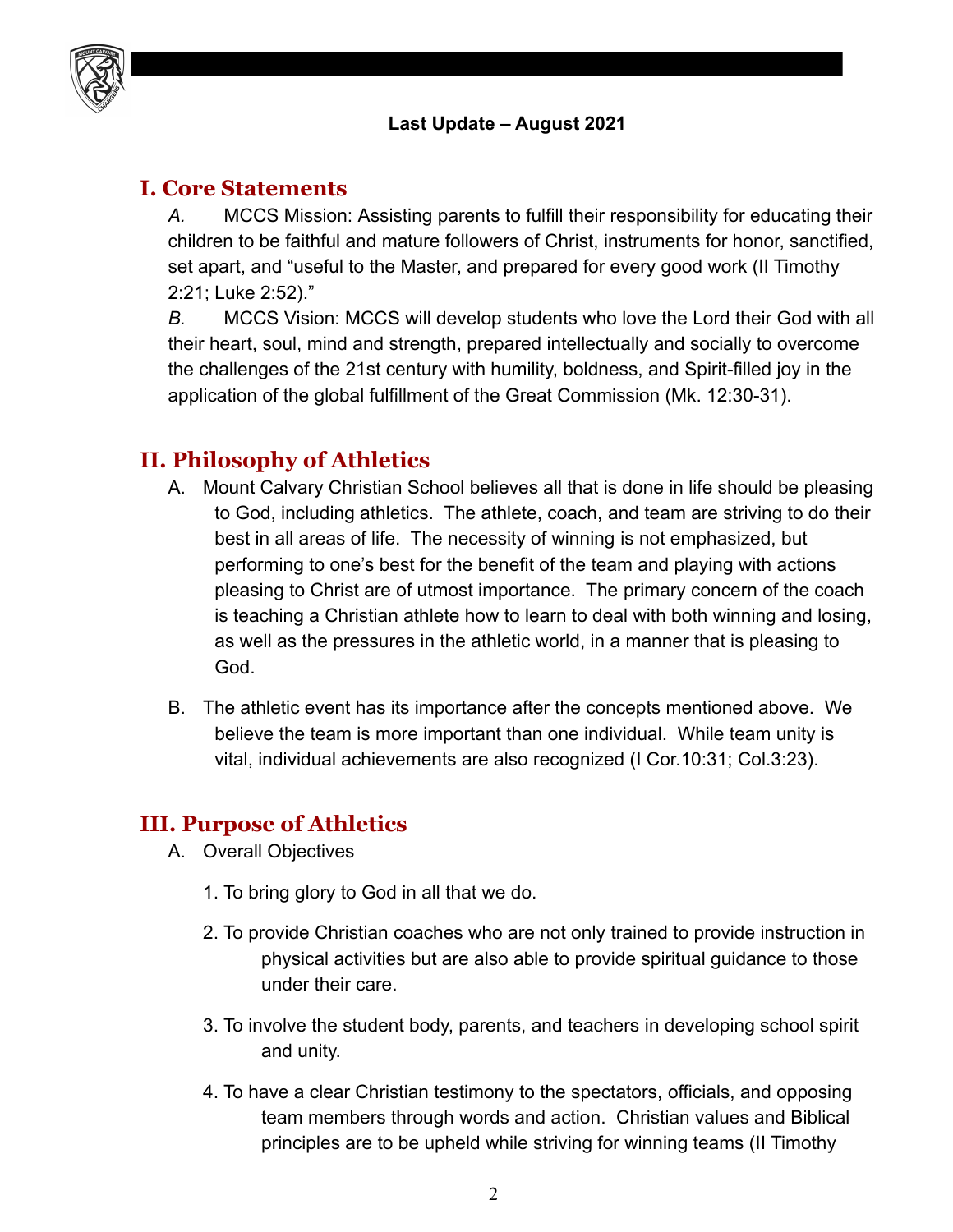

2:5).

- B. Specific Objectives
	- 1. To give each student the opportunity to develop to his or her full potential, since God has given each one talents that are designed for a purpose.
	- 2. To build character traits such as alertness, confidence, cooperation, courage, decisiveness, discipline, efficiency, enthusiasm, initiative, loyalty, persistence, resourcefulness, respectfulness, self-control, sportsmanship, unselfishness, and proper response to pressure.
	- 3. To teach the student to work diligently toward reaching specific goals.
	- 4. To teach the student to be competitive and strive to be his/her best.
	- 5. To develop responsiveness to group discipline.
	- 6. To develop lasting relationships.
	- 7. To develop self-confidence.
	- 8. To develop respect for rules and properly placed authority.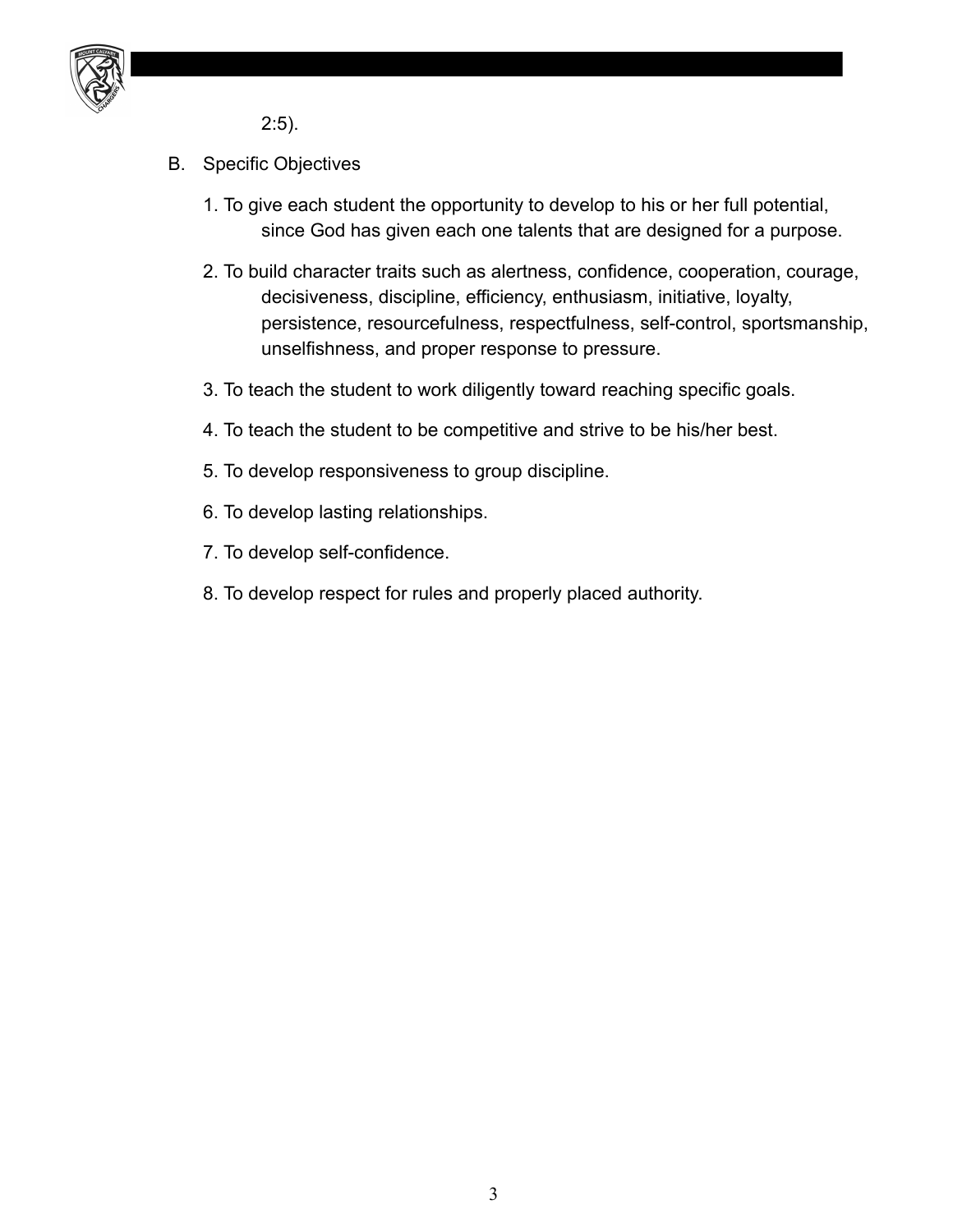

# <span id="page-3-0"></span>**IV. Sports Offered At MCCS**

| <b>HIGH SCHOOL</b>   |                   |                   |  |  |
|----------------------|-------------------|-------------------|--|--|
| <b>Season</b>        | <b>Boys</b>       | <b>Girls</b>      |  |  |
| Fall                 | Golf              | Golf              |  |  |
|                      | Soccer            | Soccer            |  |  |
|                      | *Cross            | Volleyball        |  |  |
|                      | Country           | *Cross            |  |  |
|                      | *Football         | Country           |  |  |
|                      |                   | *Tennis           |  |  |
| Winter               | <b>Basketball</b> | <b>Basketball</b> |  |  |
|                      | *Wrestling        | *Swimming         |  |  |
|                      | *Swimming         | *Rifle            |  |  |
|                      | *Rifle            |                   |  |  |
| Spring               | <b>Baseball</b>   | *Track &          |  |  |
|                      | *Track &          | Field             |  |  |
|                      | Field             |                   |  |  |
|                      | *Lacrosse         |                   |  |  |
|                      | *Tennis           |                   |  |  |
| <b>MIDDLE SCHOOL</b> |                   |                   |  |  |
| <b>Season</b>        | <b>Boys</b>       | <b>Girls</b>      |  |  |
| Fall                 | Soccer            | Volleyball        |  |  |
| Winter               | <b>Basketball</b> | <b>Basketball</b> |  |  |
| Spring               | <b>Baseball</b>   | Soccer            |  |  |

\*MCCS has a cooperative sponsorship agreement with Elizabethtown High School for the sports noted. MCCS will transport athletes to E-town after school for practices/games on regular school days. It is the parents' responsibility to pick the athlete up and transport them on non-school days. The athlete is responsible to pay the prevailing participation fee charged by Elizabethtown High School.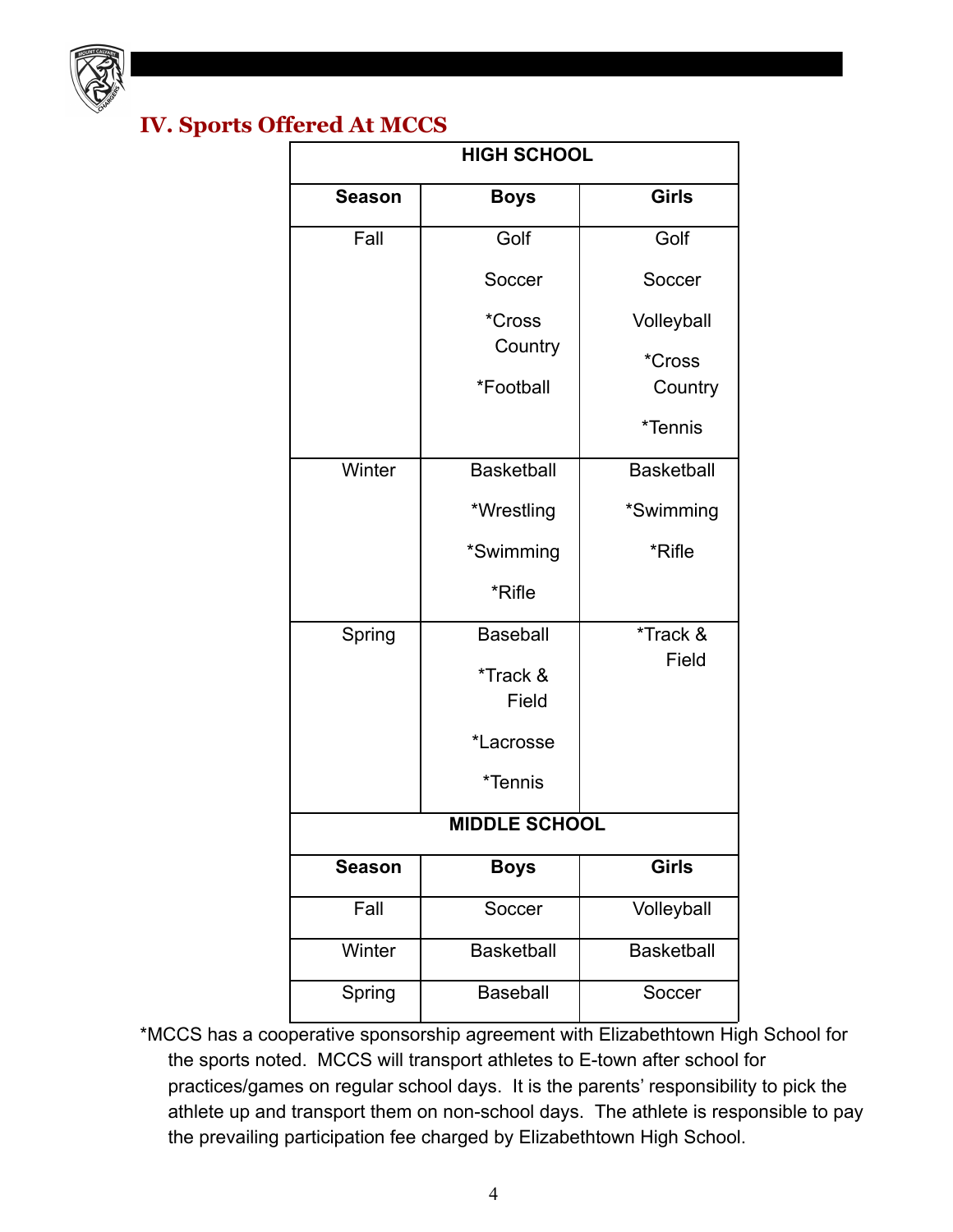

## <span id="page-4-0"></span>**V. Winning and Losing**

- A. Winning is important, but it's not everything.
- B. We believe that Christians ought to strive for excellence in all that we do; therefore, every team ought to strive to win every game.
- C. Winning should not be used for personal glory or pride. We should be more concerned with what others think of Christ than what they think of us.
- D. Christian graces should be exhibited by our players and coaches, whether the game is won or lost.
- E. Athletic success: "Success for the Christian athlete is confidence that comes from knowing that he did the very best he could to the glory of God." Ivan **Schuler**

# <span id="page-4-1"></span>**VI. Academic Eligibility**

#### **High School/PIAA/MCCS**

- A. To be eligible for interscholastic competition, a high school student must
	- 1. Meet the eligibility criteria of the current PIAA handbook available at piaa.org
	- 2. Pursue a curriculum defined and approved by the principal as a full-time curriculum.
	- 3. Be passing at least four credits weekly.
	- 4. Have passed all major subjects, or the equivalent, during the previous grading period (MCCS). Have passed at least four major subjects during the previous grading period (PIAA).
- B. At the beginning of each sport season, the names of students participating in each sport are listed on PIAA.org Athletic Eligibility List.
- C. Academic Eligibility for **PIAA** requirements will begin immediately and be checked weekly every Friday. Any student not passing four major subjects will be ineligible to play any games the following week (Monday-Sunday). Students may practice with approval from the administrator, coach, and parents.
- D. Athletic Eligibility for **MCCS** requirements will be checked beginning with the first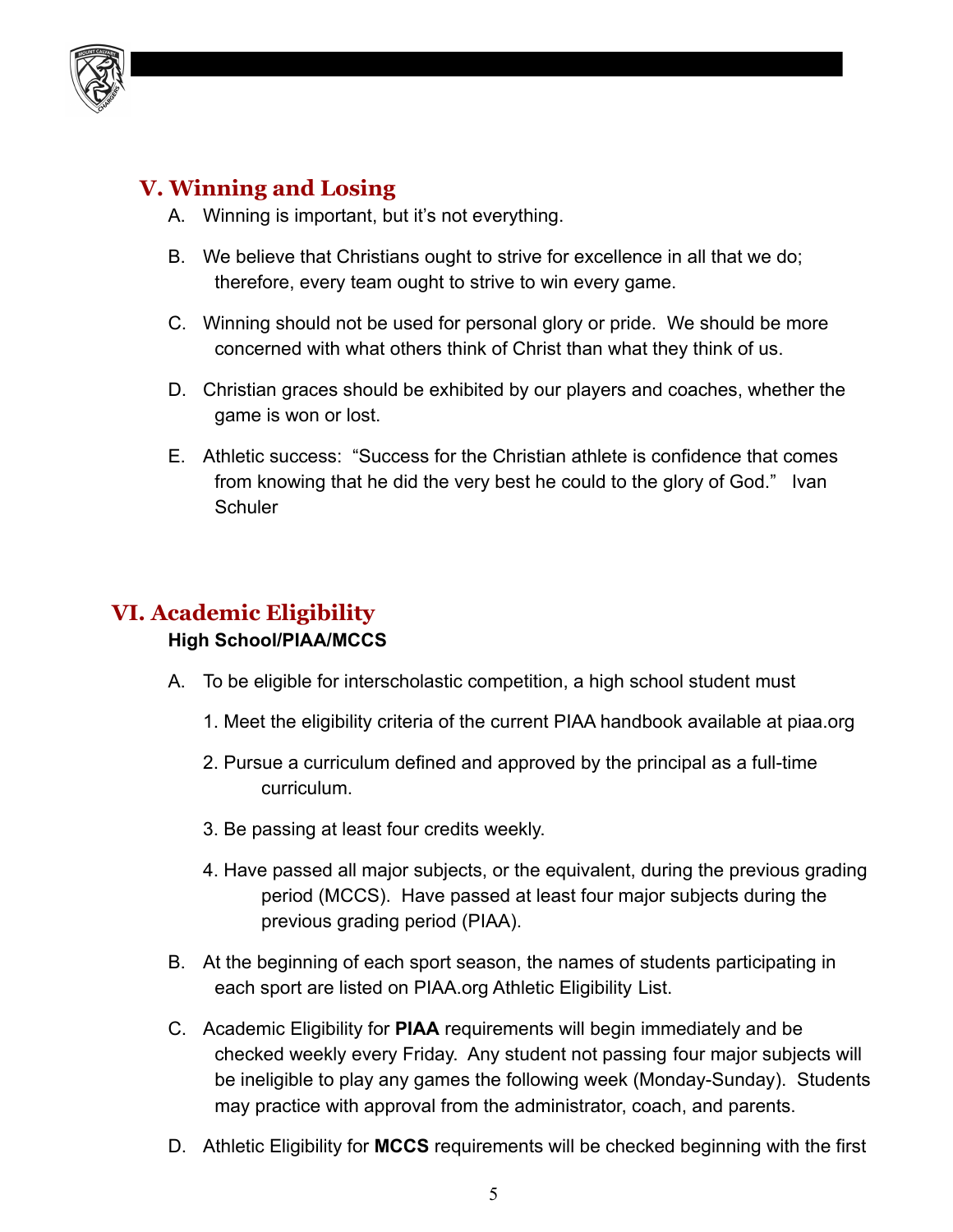

progress report each quarter and weekly on the last school day of the week thereafter. Grades are evaluated on the MCCS grading scale available in the MCCS Student Handbook.

- 1. At the first progress report any student receiving 3 D's, 2 D's and 1 F, or 2 F's will be ineligible one week at a time, until they meet the MCCS standard. Any student ineligible for three weeks (15 school days) in a row may be removed from the team. Students who are ineligible may practice with permission from administrator, coach and parents.
- 2. At report cards, a student must have passed all major (Full Credit) subjects to continue playing or play in the next season. Any failure of a major subject on the report card will result in a two week (10 school days) ineligibility. If the student has a failing grade after the two week time period, they will be ineligible until they bring the grade to passing. That student may practice but not play in any contests (scrimmages & games).
- 3. At the end of the school year, the student's final grades for the year will be used to determine the student's eligibility for the next grading period. A student who fails two or more major subjects for the year will be ineligible for 15 school days and/or the first Progress Report. That student may practice with permission from administration & parents but may not participate in scrimmages and games. Students attending summer school and correcting their deficiencies shall be eligible.
- 4. Students desiring to participate in more than one school sport during a given season should reference section XXIII of this handbook for further information and guidelines.

#### **Middle School/MCCS**

- A. At the beginning of each sport season, the names of students participating in each sport are listed on the Athletic Eligibility Form.
- B. Athletic Eligibility will be checked at the first progress report and weekly on the last school day of each week thereafter.
- C. At the first progress report any student receiving 3 D's, 2 D's and 1 F, or 2 F's will be ineligible one week at a time (Monday – Sunday) until they meet the MCCS standard. Any student ineligible three weeks (15 school days) in a row will be removed from the team. Students who are ineligible may practice with permission from administrator, coach, and parents.
- D. At report cards, a student must have passed all major (Full Credit) subjects to continue playing or play in the next season. Any failure of a major subject on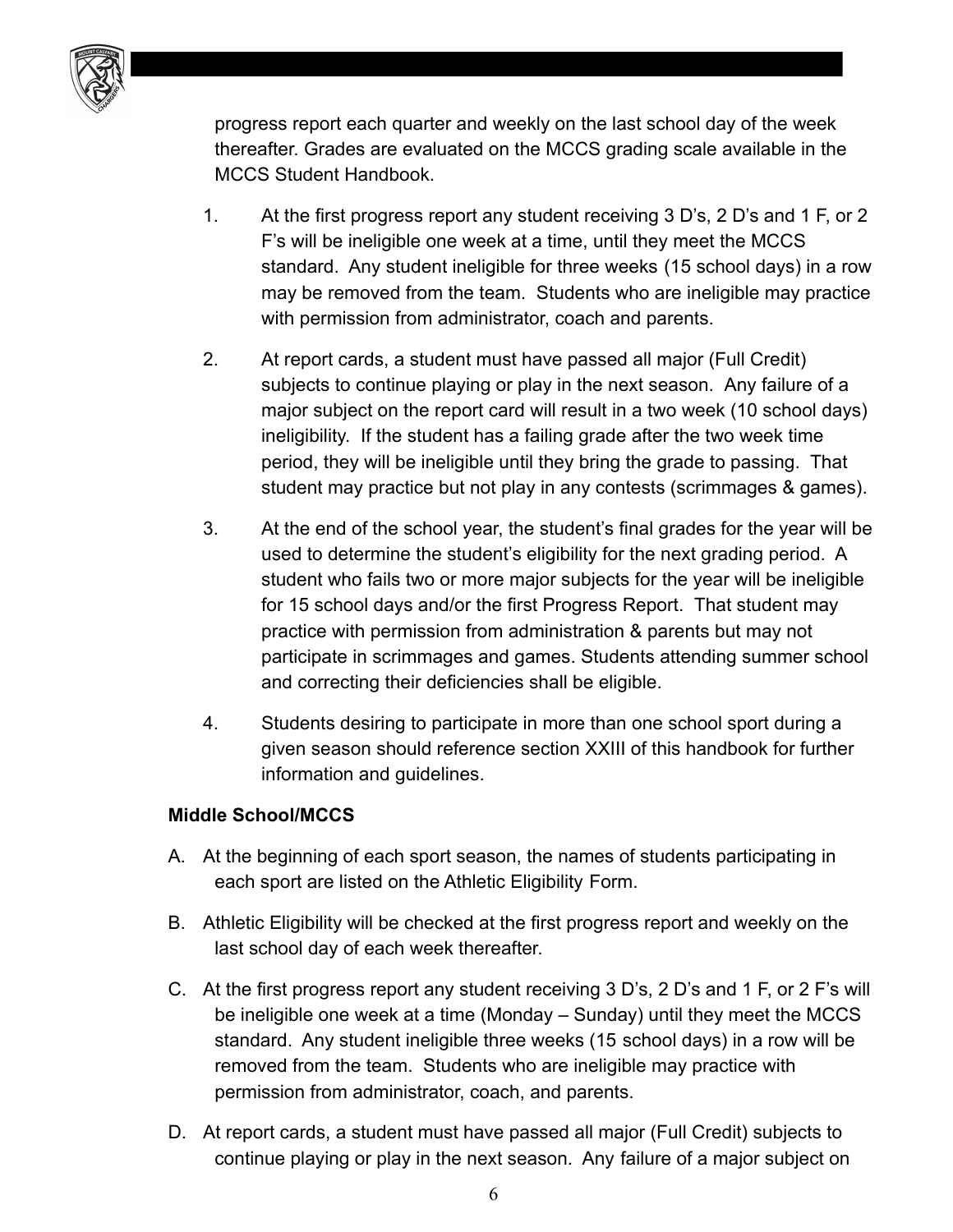

the report card will result in a two week (10 school days) ineligibility. If the student has a failing grade after the two week time period, they will be ineligible until they bring the grade to passing. That student may practice but not play in any contests (scrimmages & games).

E. At the end of the school year, the student's final grades for the year will be used to determine the student's eligibility for the next grading period. A student who fails two or more major subjects for the year will be ineligible for 15 school days and/or the first Progress Report. That student may practice with permission from administration & parents but may not participate in scrimmages and games. Students attending summer school and correcting their deficiencies shall be eligible.

#### <span id="page-6-0"></span>**VII. League Information**

A. Mount Calvary is a member of the CCAC (Commonwealth Christian Athletic Conference) and the PIAA (Pennsylvania Interscholastic Athletic Conference). MCCS is a Single A school in District III. We do not hold PIAA status at the Middle School level.

## <span id="page-6-1"></span>**VIII. General Guidelines**

- A. It is a privilege for a student to participate in interscholastic athletics.
- B. Interscholastic athletics is a completely voluntary program.
- C. When a tryout is necessary, selection of a candidate is based on athletic performance, attitude, conduct, cooperation, and desire to represent the school is a proper manner.
- D. The participants must maintain high standards in the area of academics, citizenship, sportsmanship, and Christian conduct.
- E. A Student is a member of a team from the first day of practice until the awards program and or uniforms are turned in.
- F. Any student who is removed from a team must attend a conference held with the senior administrator, athletic director, coach, and parents to determine playing privileges for next scheduled season.
- G. Any regulations as required by individual coaches and authorized by the athletic director and school administration will also be in effect.
- H. Only students in grades 9-12 are eligible to participate at the varsity level. A high school athlete may not turn 19 years of age before July 1 prior to the beginning of a school year. A middle school student may not turn 15 years of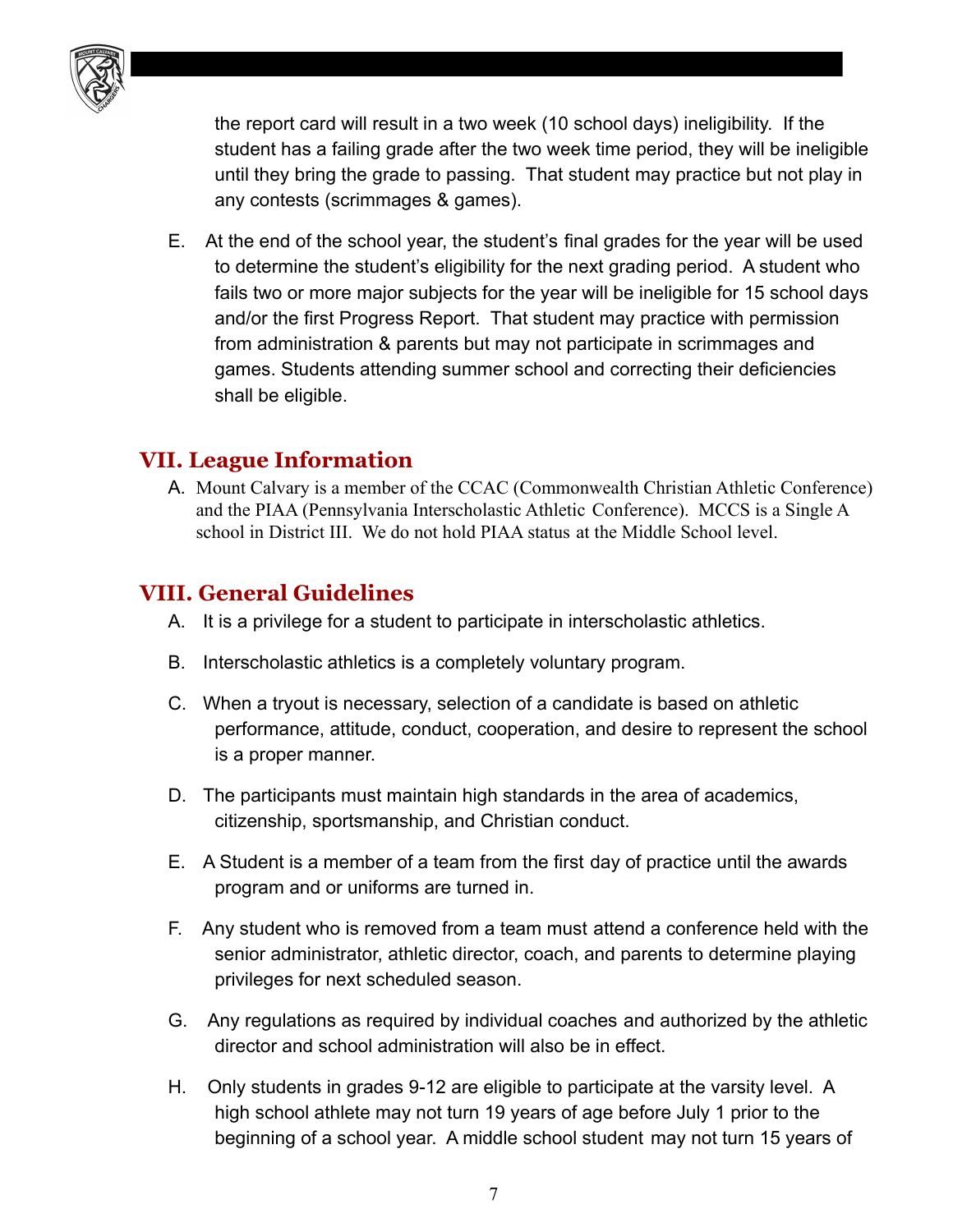

age before July 1 prior to the beginning of a school year.

- I. Proper respect for officials will be expected at all times. Any improper action or words for an official show a poor character and testimony. Disciplinary action will be taken by the coaching staff and administration.
- J. Cheer for other MCCS teams in a positive manner.
- K. Remain off the playing floor or field between halves.
- L. Electronic Devices: Limited use of electronic devices is permitted while traveling to and from athletic contests. Individual coaches may establish their own policies as it relates to the use of electronics on team trips.

#### <span id="page-7-0"></span>**IX. School Attendance**

- A. All athletes are expected to have a good attendance record.
- B. In order to participate in an athletic event on a given day, the athlete must attend school on that day and must be at school by 9:15 a.m.
- C. Athletes must be in school for a minimum of 5 hours unless they are leaving for a sporting contest or have the scenario listed in "D."
- D. If athletes are too sick to come to school, then they are too sick to play. A doctor or dentist appointment that requires a student to arrive after 9:15, however, is excusable on the day of a game (with appropriate documentation of the visit), as is an absence which was pre-arranged with the senior administrator. A student who misses the entirety of a day of school due to a Doctor/Dentist appointment is not permitted to participate.
- E. Athletes leaving school early or getting back late from a game will not be given excuses for any tardiness, assignments, or tests given the next day.
- F. A student who receives a school suspension while a member of a team(s) will be forced to miss any game/match/meet/practice during the period of suspension. Additional penalties within the sport(s) in which the child participates may be administered at the discretion of the coach, Athletic Director or Administrator.
- G. Any student missing 20 or more days during a semester automatically becomes ineligible for athletic competition until he/she has attended forty-five days of school after the twentieth absence (PIAA).
- H. Students using personal days for the purpose of a family funeral/emergency are permitted to participate in athletic contests occurring on the personal day. Juniors and Seniors using personal days for the purpose of a college visit are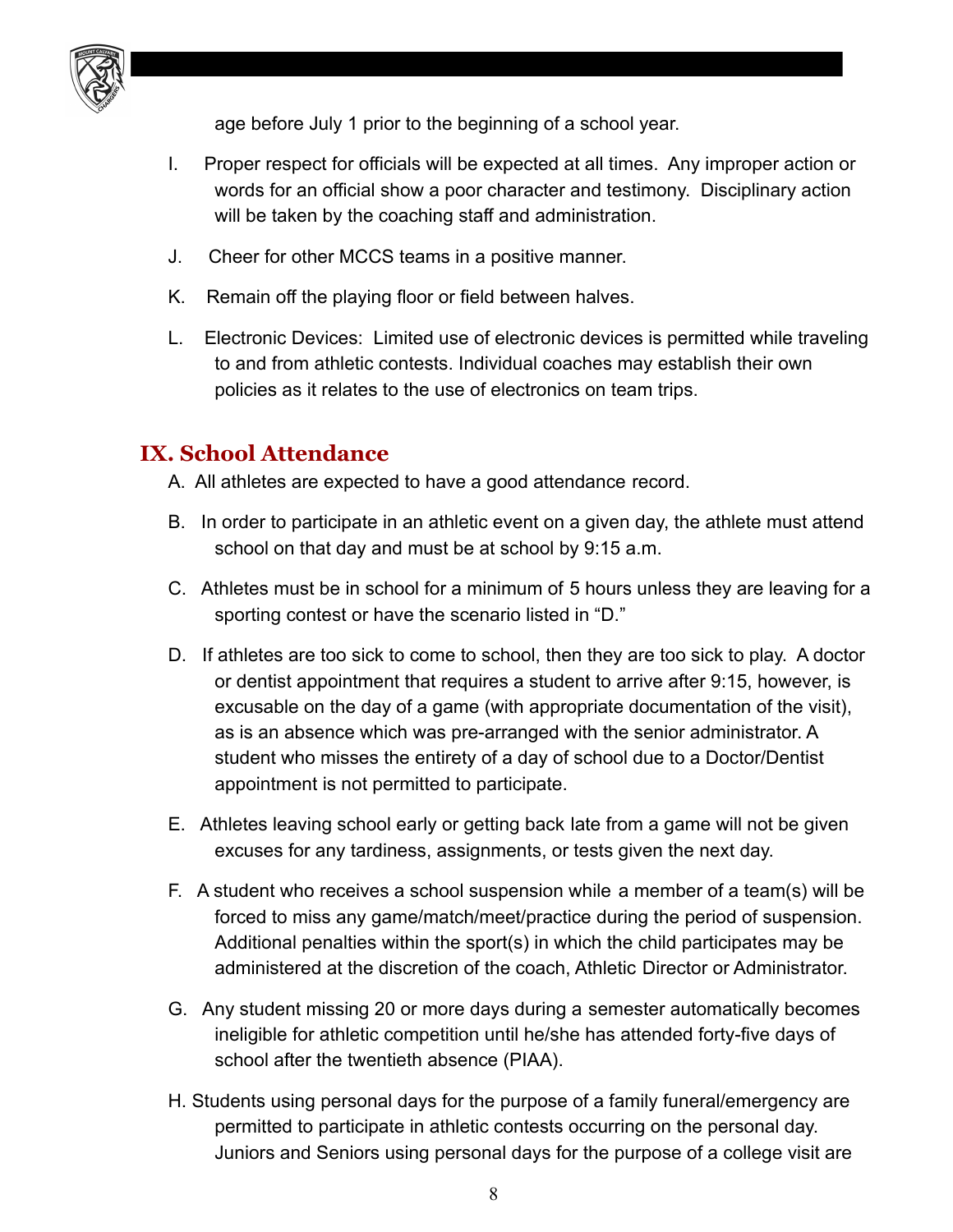

permitted to participate in athletic contests. Students must obtain a letter from the college they visited stating the dates of the visit. A student will not be eligible when absences, for the reasons mention above, are taken without a personal day form being completed.

#### <span id="page-8-0"></span>**X. Practice and Games**

- A. Practice is very important to an athletic team.
- B. All athletes must be prompt and are expected to attend practice sessions as well as games.
- C. Athletes will not be excused from practice because of outside work responsibilities.
- D. High School teams may practice every day except Sunday. Middle School teams may practice every day, but will not have more than four practices in a week. (Exception: Pre-season, middle school teams may practice five days per week)
- E. Coaches may conduct optional practices, conditioning exercises, and open gyms prior to the first practice. Starting dates for each sport are regulated by PIAA and are listed on the MCCS school calendar.
- F. Practice attendance A player with one unexcused absence will sit  $\frac{1}{2}$  of the next scheduled game. Two unexcused absences will result in a one game suspension and be required to attend the game and sit on the bench. Three unexcused absences will result in the player and the player's family to have a meeting with the coach where consideration will be given to removing the player from the team.
- G. Game attendance A player with one unexcused absence, will receive a one game suspension and will be required to attend the games and sit on the bench. Two unexcused absences will result in the player and the player's parent/guardian meeting with the coach where consideration will be given to removing the player from the team. A conference with administration and parents will be required to determine future participation.
- H. Individual coaches may set their own practice/game standards with the approval of the athletic director. This policy should be distributed to parents at the beginning of the season.
- I. Students who earn suspensions during a grading period will be suspended from team activities during the suspension. Further disciplinary action may be issued by school administration.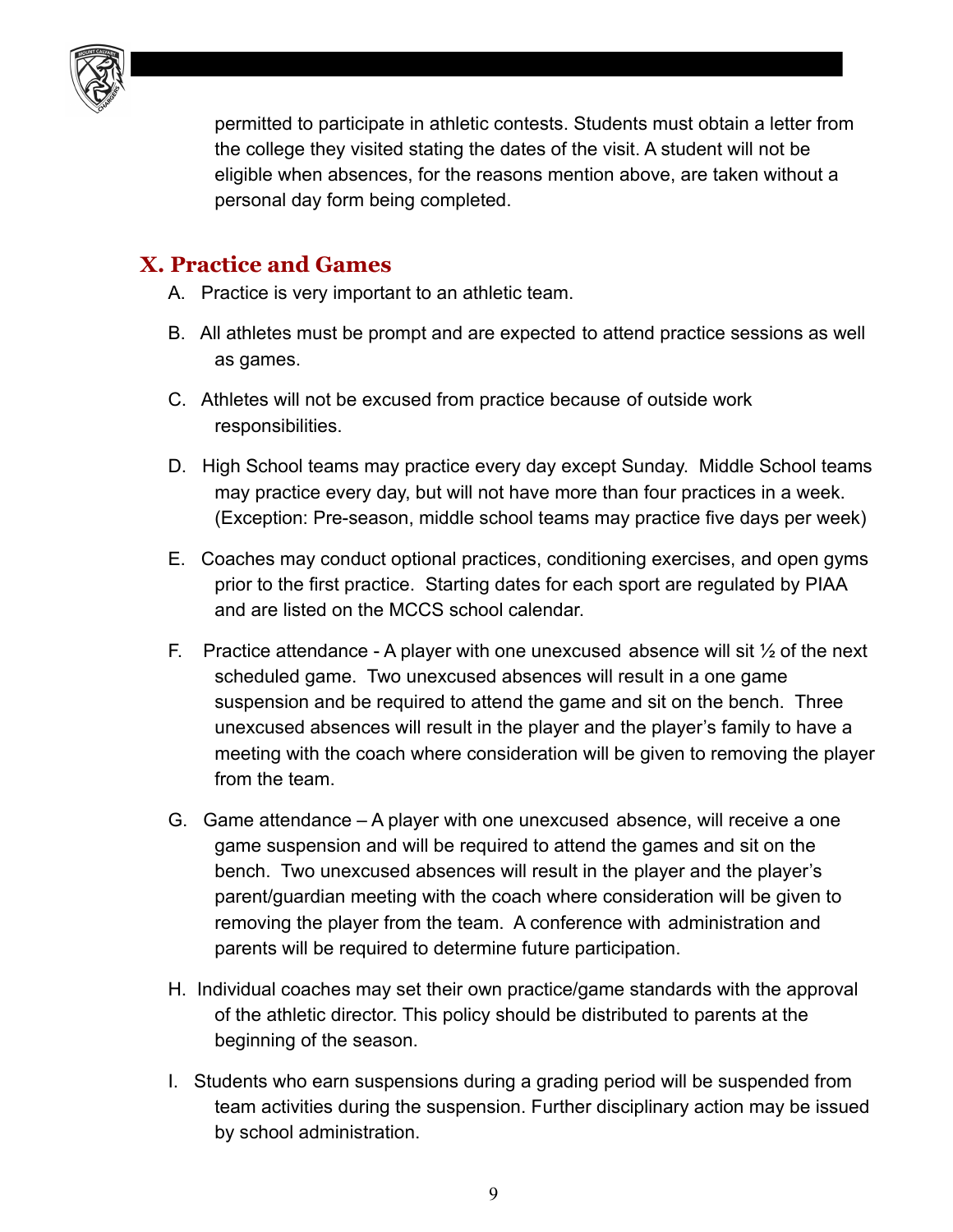

- J. Athletes must inform the coaches two weeks in advance of any games that they will miss and tell the coach two days in advance of any practices they will miss.
- K. Parents are responsible to see that their children are picked up promptly after practices and games.
- L. Student athletes remaining at school for a practice beginning after 3:00 p.m. are required to attend "Study Table" from 2:45 – 3:15 in the designated location according to the school's duty schedule. Students whose practices do not begin by 3:15 should report to the field at the end of study table. Any student whose game does not begin until after 4:30 p.m. should not remain on campus at the end of the day unless he or she is attending a sporting event occurring prior to that practice/contest.
- M. Guidelines for Weather-Related Situations
	- 1. If School is dismissed early All events/practices for that day are cancelled
	- 2. If school is canceled for a day
		- a. If weather clears and the school property and roads are deemed clear for travel, practices may continue with authorization from the Athletic Director.
		- b. Practices under such circumstances are considered OPTIONAL for all players, and a player should not be penalized for an absence under this circumstance.

## <span id="page-9-0"></span>**XI. Playing Time**

- A. At the middle school level we instruct coaches to choose a starting team and make an effort for every team member to play in any portion of 2 quarters of a 4 quarter game, in both halves of a two half game, one of two game matches and in one or two innings in a six inning game. When "B" game opportunities are given it is not expected that every team member will play in every "A" game.
- B. At the junior varsity level we instruct coaches to choose a starting lineup and play the best players. We also encourage them to substitute as much as possible. Substitutes will be played when a player is injured, tired, not performing well, or when the outcome of the game is no longer in question.
- C. At the varsity level we instruct coaches to choose a starting team and play the best players. These players are chosen on ability and their performance at practice and previous games. Substitutes will be played when a player is injured, tired, not performing well, or when the outcome of the game is no longer in question. It is assumed that parents will instruct and prepare their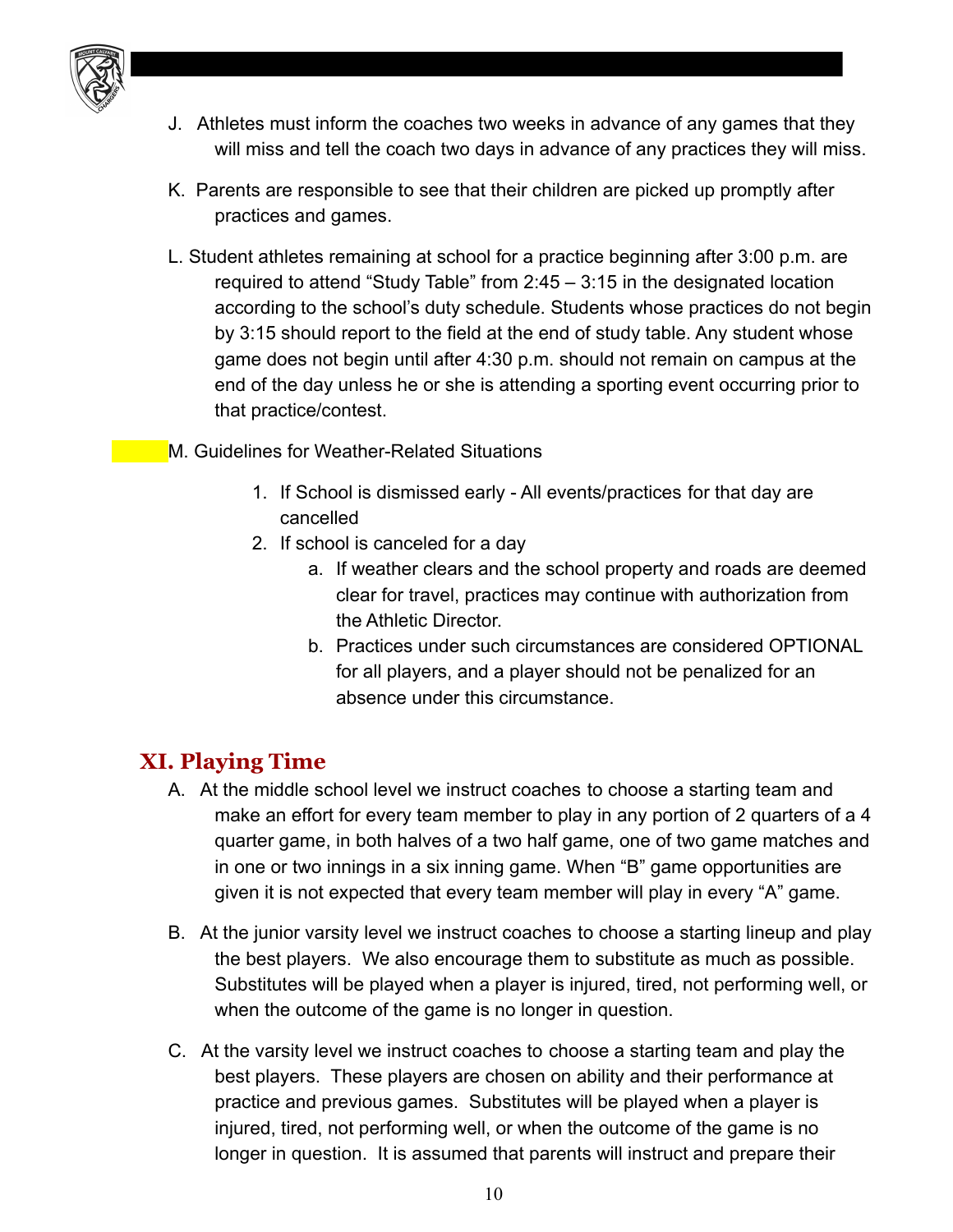

children for a competitive interscholastic program. The students need to be prepared for the fact that they may not make the team; they may not make the starting lineup; and they may not be the "star." Success is not synonymous with playing time; success is contributing to the benefit of the team.

# <span id="page-10-0"></span>**XII. Guidelines for Away Games**

- A. Conduct
	- 1. The athlete is in a strategic position to give others a picture of our school. That responsibility should not be taken lightly.
	- 2. Athletes are expected to conduct themselves as ladies and gentlemen at all times--on and off the field or floor.
	- 3. We expect the athletes to be testimonies of Jesus Christ by their actions and words.
- B. Dress
	- 1. Athletes are expected to adhere to the school dress code for all athletic events. When there are alterations to this policy, the coaches and athletic director will give directions concerning what one may wear to these events.
	- 2. Take pride in personal appearance.
- C. Transportation
	- 1. The school normally will provide transportation for the teams to go to the athletic event (games, practices, scrimmages, etc). After the athletic event, it is the parents responsibility to pick up their child at the appointed time and place. For those who live longer distances away, car-pooling, if possible, is recommended. Students will ride school-provided transportation. Exceptions will only be granted by prior written request from the parents and approval by the administration. On occasion, it may be necessary to have a student drive to an athletic event. Students who wish to ride with a student driver to an athletic event need written parental and administration permission.
	- 2. Treat the bus and vans as if you owned them.
	- 3. After every trip, clean up any mess that you made.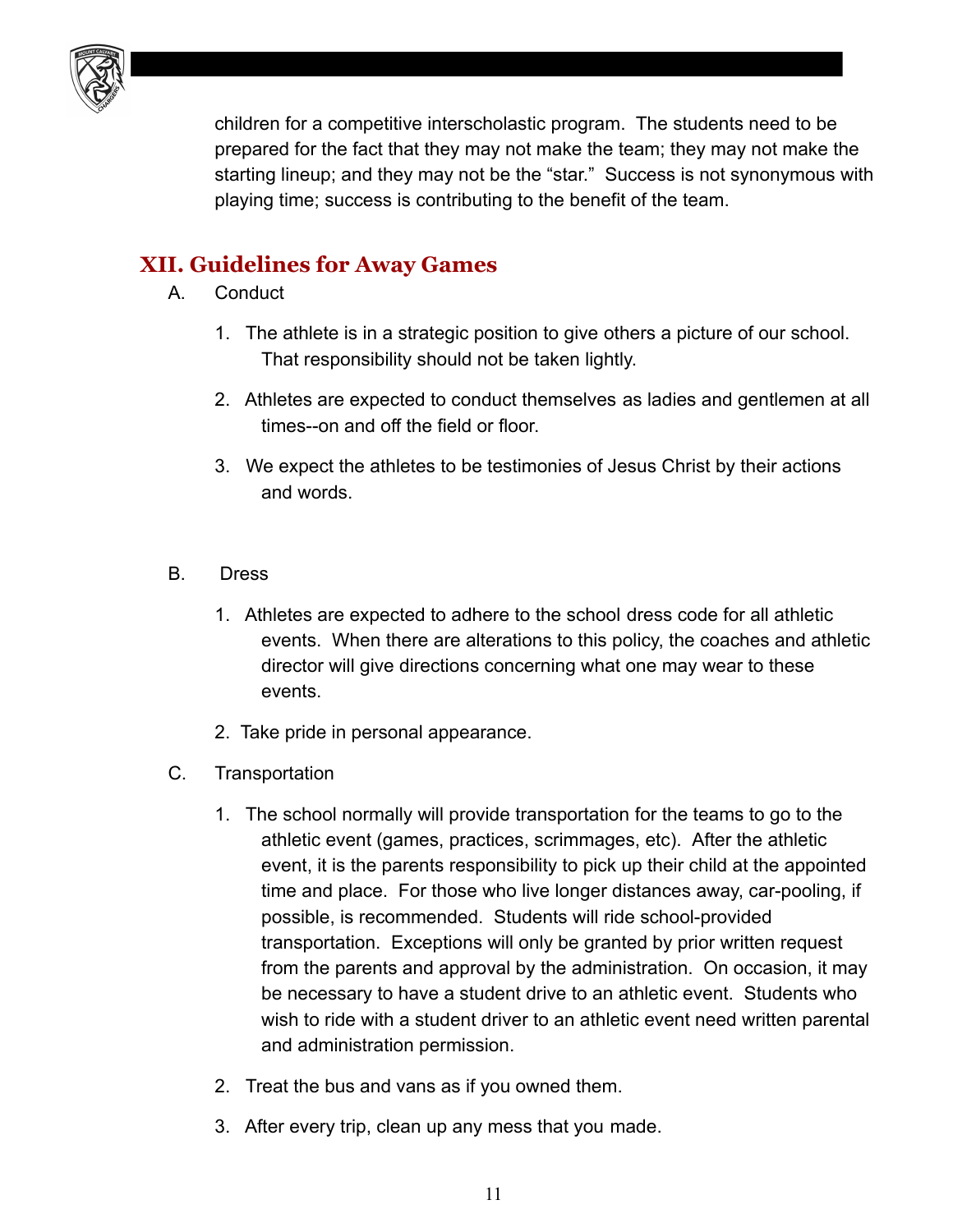

- 4. Keep the noise to a low level.
- 5. Always be courteous to the driver.
- 6. All who go on the school vehicles shall return on the same vehicles. Any exceptions must be approved by the coach in advance.
- 7. There will be no food or drinks in the vans or bus (except for approved travel games).

#### <span id="page-11-0"></span>**XIII. Conduct**

A. Activities Resulting in Immediate Suspension:

| 1. Illegal drugs  | 4. Immoral conduct   | 7. Assault |
|-------------------|----------------------|------------|
| 2. Smoking        | 5. Dangerous weapons | 8. Hazing  |
| 3. Use of alcohol | 6. Theft             |            |

- 9. Other conduct deemed severely detrimental to the team/school/program at the discretion of both the Administrator and the Athletic Director.
	- B. Any student-athlete suspended for or receiving disciplinary probation for any of the above listed serious behaviors will receive a minimum of a (50) calendar day suspension from the date of the administrator's conference and or communication of the discipline.
	- C. During the school year, these regulations are in effect twenty-four hours per day, seven days per week for all students, and extend to summer months when students are participating in school activities under the supervision of school personnel (i.e. camps & summer league).
	- D. If the school year concludes before the (50) day suspension has been completed, the suspension will continue at the beginning of the next school year.
	- E. Offenses occurring during the summer months when the student is participating in activities under the supervision of school personnel will result in immediate removal from the activity, and the (50) calendar day suspension will begin with the first day of school.
	- F. Any student-athlete who comes in contact with drug or alcohol use should leave the location IMMEDIATELY to avoid temptation and eliminate suspicion.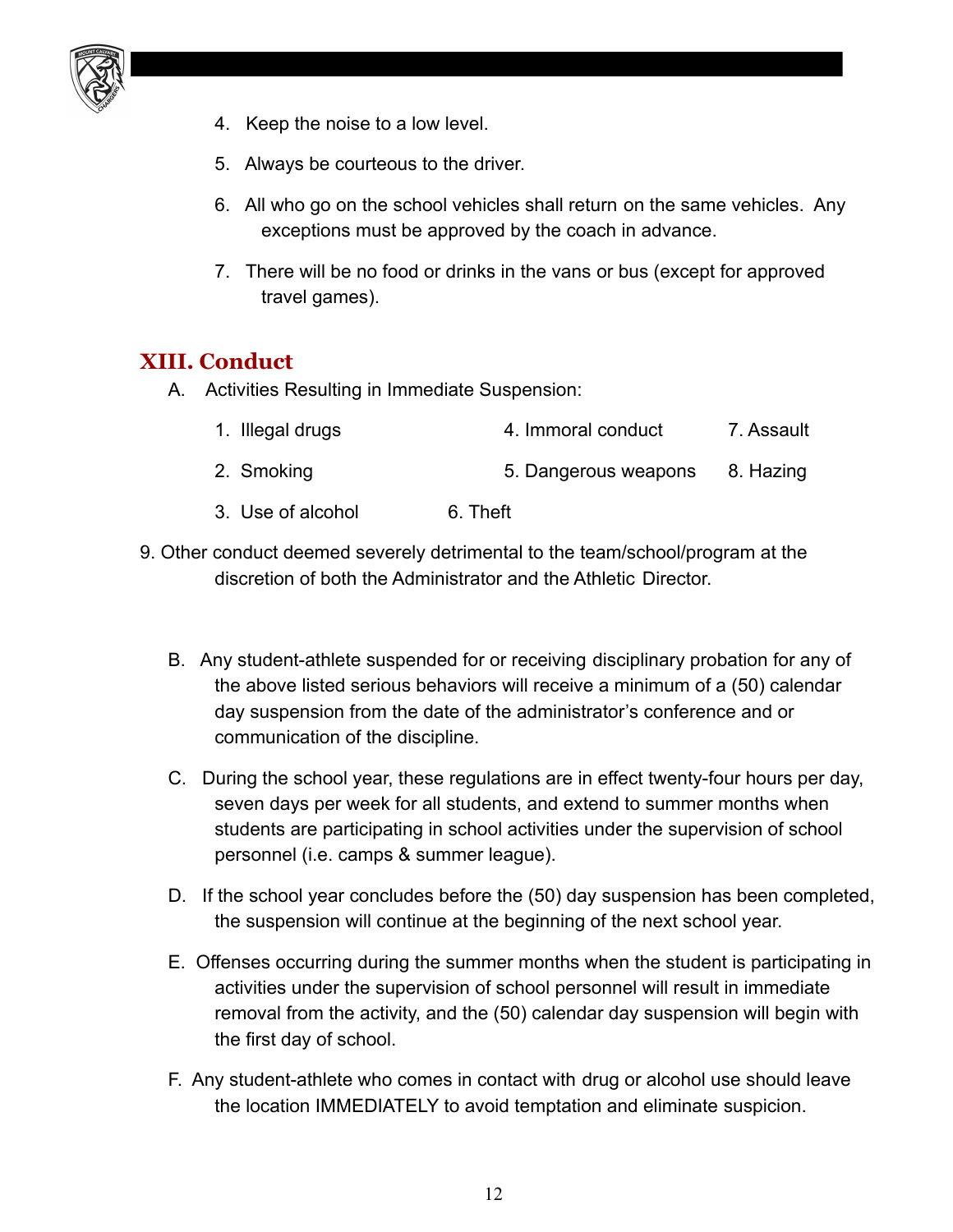

- G. Those students suspended must attend a conference held with the senior administrator, athletic director, coach, and parents. A complete report will be filed with the athletic director and senior administrator.
- H. Athletic teams may establish additional guidelines through their training rules with approval of the athletic director and senior administrator.
- I. Parental Conduct If a parent of an athlete is ejected or disqualified from an athletic contest he/she must complete the following training. A certificate of completion must be given to the Athletic Director before he/she can attend another school sporting event. The training is free from the National Federation of High School Athletics and is located at the following website: <https://nfhslearn.com/courses/18000/positive-sport-parenting>

# <span id="page-12-0"></span>**XIV. Facilities and Equipment**

- A. Gym
	- 1. It is a privilege to have a gym facility.
	- 2. The gym facilities should be treated with respect.
	- 3. All damage to the gym must be reported to the coach or athletic director.
	- 4. No one is allowed in the gym unless appropriate permission has been granted.
	- 5. No cleats are to be worn in the building.
	- 6. There are no students allowed in the equipment room unless given permission by a coach or teacher.
- B. Locker Room
	- 1. Take care of the locker room; it's a privilege to have one.
	- 2. No horseplay in the locker room.
	- 3. No cleats inside the locker room.
	- 4. Hanging fixtures are for curtains, towels, and light clothing.
	- 5. Books, book bags, gym and equipment bags are to be stored on the locker room shelves. The gym and equipment bags should be placed on the locker shelves first thing in the morning.
	- 6. All clothing and equipment left on the floor will be placed in the lost and found. The lost and found box will be emptied regularly.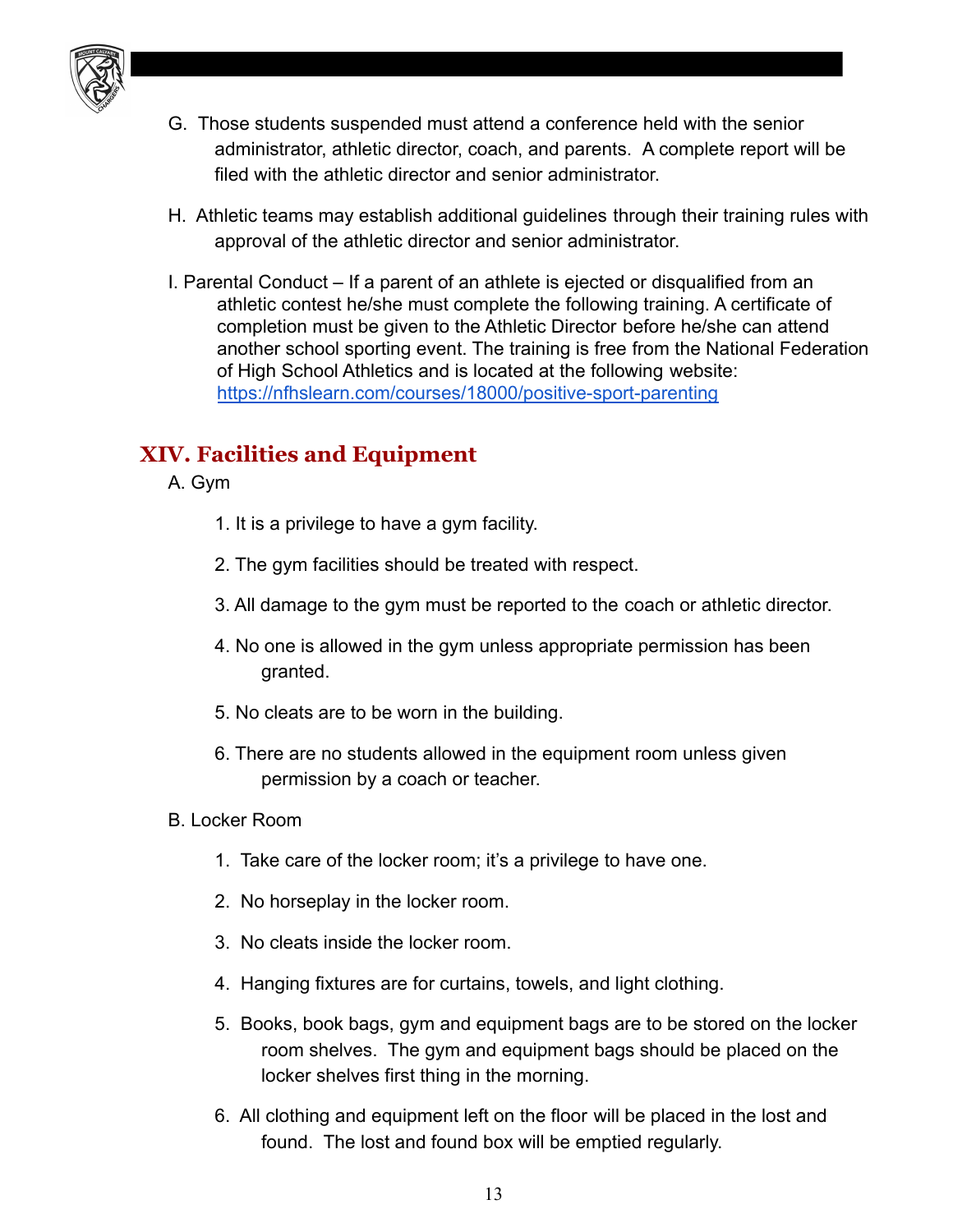

- 7. No food or drinks are allowed in the locker room.
- 8. Clean out your locker every Friday.
- 9. Make sure appliances, and water are turned off and trash is picked up.
- 10. Respect other peoples' property. Use a combination lock to protect valuables.
- C. Equipment
	- 1. All equipment shall be handled with respect.
	- 2. Use equipment issued only for that particular sport.
	- 3. All equipment shall be returned to the head coach at the time given by the coach. Do not turn in uniforms into the school or physical education offices.
	- 4. All equipment shall be the responsibility of the one to whom it is issued. Any damage or loss of equipment will be paid for by the one to whom it is issued.
	- 5. Students are not allowed in the uniform closet to get extra uniforms. Please inform your coach when your uniform is missing.

## <span id="page-13-0"></span>**XV. Physical Exams and Permission Slips**

- A. Each student and parent must have read the athletic handbook and have parental permission to participate in athletics.
- C. The Athletic Handbook Acknowledgement Form must be completed.
- D. Each student must be in good health. A comprehensive physical exam must be given by a licensed physician and permission to participate granted before the athlete may practice. The only acceptable documentation of a sport physical is a fully completed PIAA Comprehensive Initial Pre-Participation Physical Evaluation form (CIPPE) authorized after June 1 of the school year in which participation will occur. Any student who is determined not to be in good health (by the doctor) or has had an injury requiring medical treatment will not be allowed to participate until written permission is obtained from a licensed physician. Each parent should communicate to the athletic director and coach any limitations a particular athlete may have; this is for the safety of the athlete. For high school students participating in more than one sport during a school year, Section 7 Re-Certification Form History (Recertification) form must be completed and turned into the athletic department for approval to participate in the next scheduled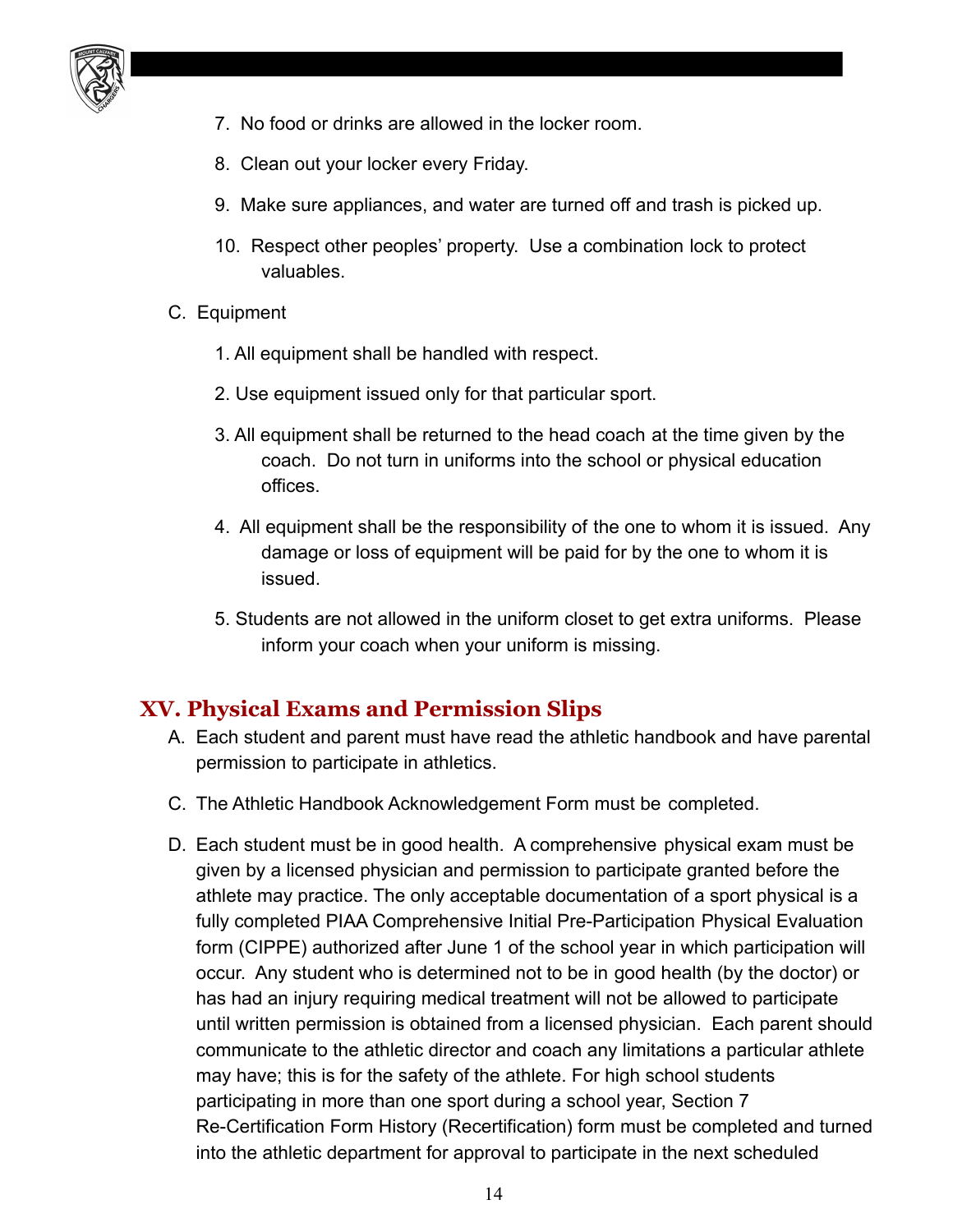

season.

E. Each new student and returning student in grades 6, 9, and 11 must complete a baseline concussion test administered by Mount Calvary Christian School. Directions for completing this test will be provided by the school at the beginning of each athletic season.

#### <span id="page-14-0"></span>**VI. Awards**

- A. Mount Calvary Christian School realizes the need for recognizing athletic achievements. We believe the greater the accomplishment, the more recognition one has earned.
- B. All students who participate for an entire season with an athletic team will receive a certificate of participation.
- C. Varsity athletes who may earn letters are those who play in an average of 50% of total minutes/innings played. All seniors who complete a varsity sport earn a letter in that sport without regard to other requirements.
- D. A first year letterman receives a letter with a pin representing the sport. A returning letterman receives a pin for each additional year completed. Captains receive captain pins.
- E. All-conference players who are chosen by the league coaches are given All-Conference certificates. The most valuable, most improved player, and coaches award are chosen by the coach and will receive a plaque. The Senior Athlete of the Year award is presented at Graduation. The Senior Athlete of the Year award is based on Christian testimony, career, and senior year accomplishments.
- F. Other awards are the CCAC Academic All-Conference, given to students in grades 9-12 who earn a varsity letter and have an A average for the quarter. Senior Sportsmanship and the E. Jerry Brooks Academic Excellence Awards are awarded at graduation.
- G. Managers, scorers, and statisticians who complete a sport receive a certificate and a pin indicating their participation with the team.
- H. All awards will be presented at the three scheduled athletic awards events following each season.

# <span id="page-14-1"></span>**XVII. Athletic Department Chain of Command**

The athletic director oversees the entire athletic program. He/she works with the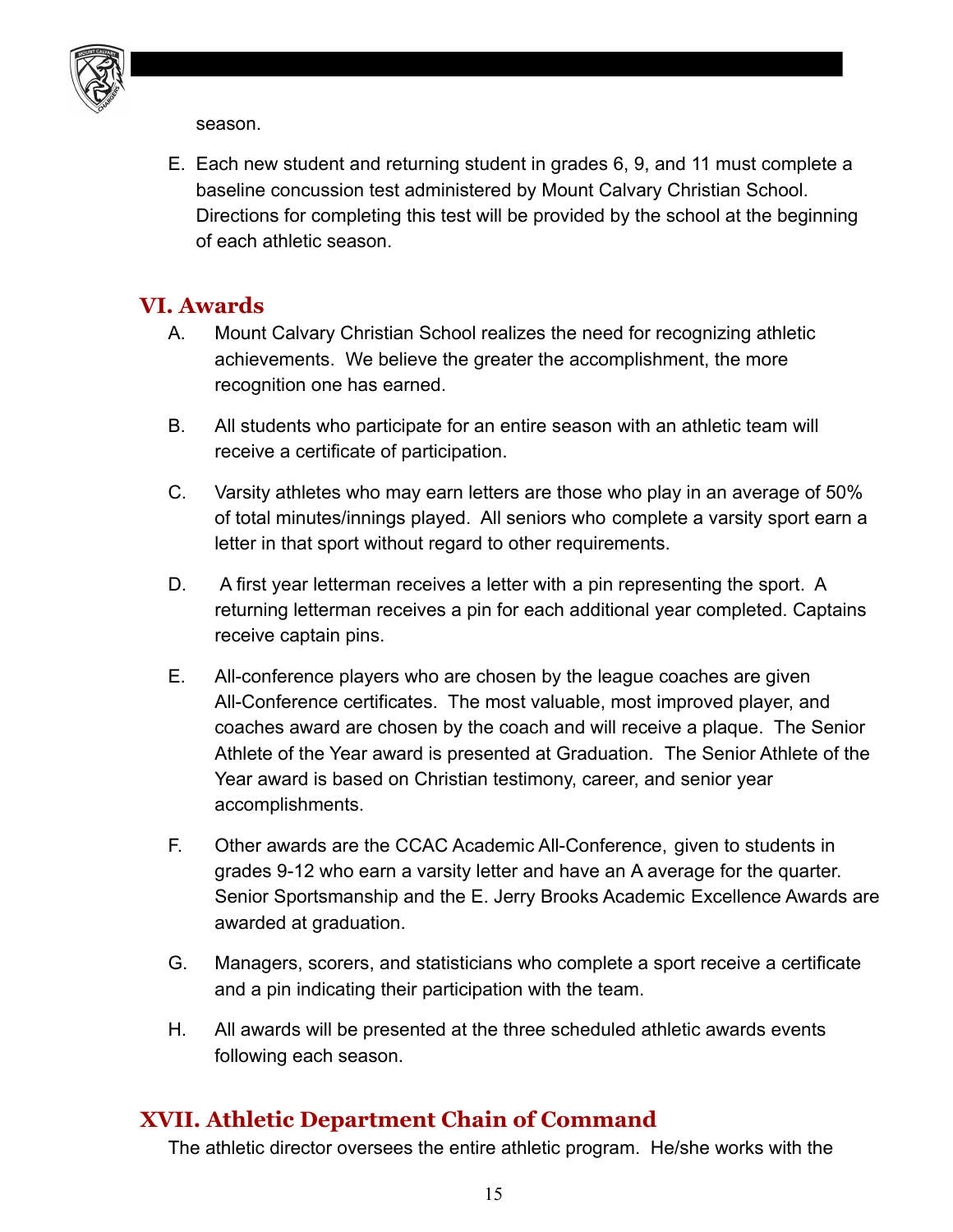

senior administrator to provide a quality program. Each coach reports to the athletic director. Questions or concerns about a specific team should be first addressed to the appropriate coach. If your questions are not sufficiently addressed, contact the athletic director and then the senior administrator. Parents are strongly encouraged to support the decisions of the coach. While you may not agree with every decision of a coach, how and when you express your feelings may have a negative effect on your child and on the team. The time immediately following a contest is an emotional time, so please refrain from approaching a coach with issues immediately following a contest.

# <span id="page-15-0"></span>**XVIII. Parent/Coach Relationship Guidelines**

- A. Both parenting and coaching are difficult tasks. Parents and coaches must have an understanding of the expectations and philosophies of one another. Clear communication is important.
- B. Communication you should expect from the coach:
	- 1. Philosophy of the coach
	- 2. Expectations the coach has for the team members
	- 3. Locations and times of all games and practices
	- 4. Return times for games
	- 5. Team requirements: i.e. fees, special equipment, off-season conditioning
	- 6. Procedure to follow for injuries
	- 7. Discipline that would affect playing time
- C. Communication coaches expect from parents:
	- 1. Notification of any schedule conflicts well in advance.
	- 2. Specific concern in regard to a coach's philosophy and/or expectations.
- D. Appropriate issues to discuss with a coach:
	- 1. The treatment of your child, mentally, and physically
	- 2. Ways to help your child improve
	- 3. Concerns about your child's behavior
- E. Issues not appropriate to discuss with a coach: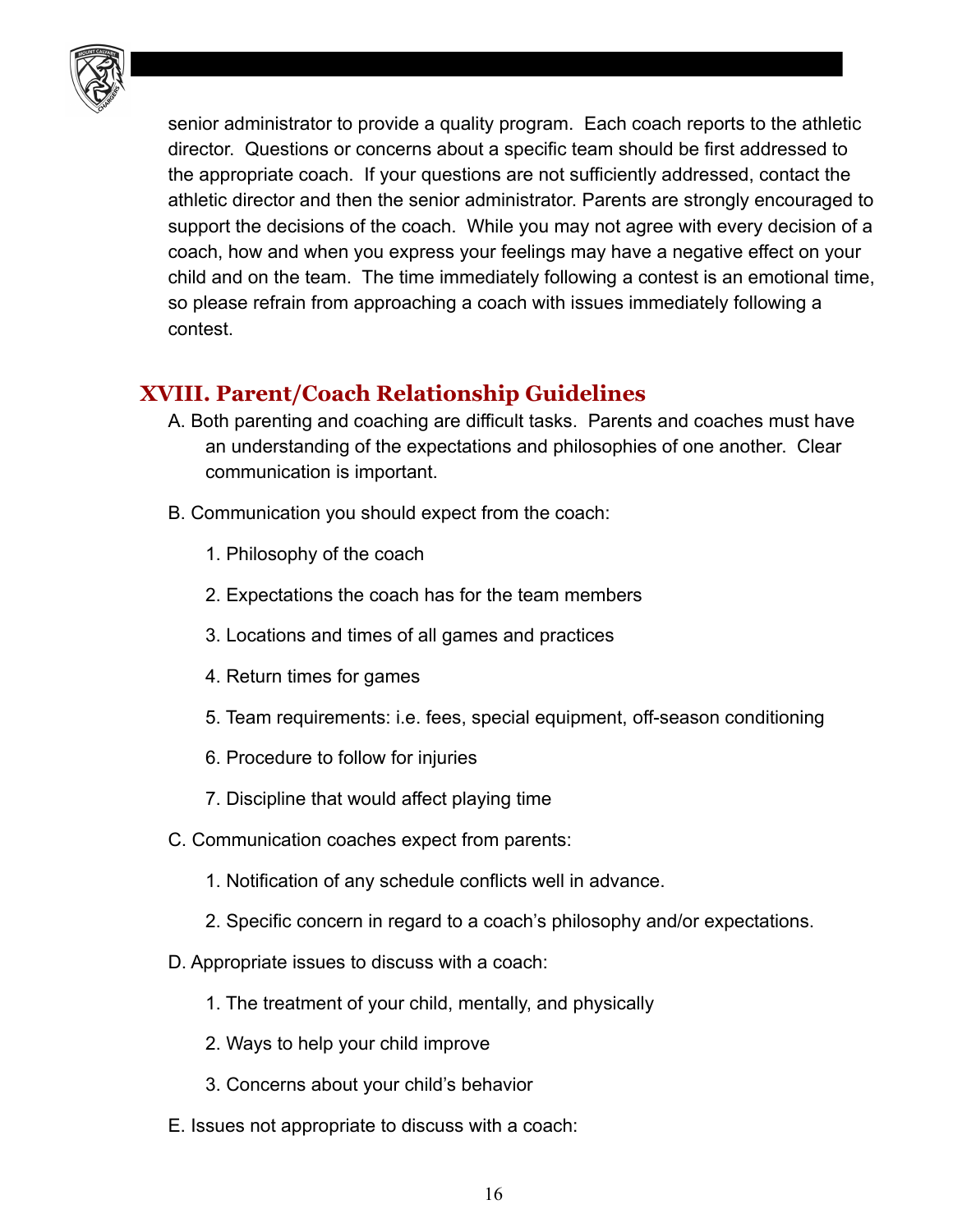

- 1. Playing time
- 2. Team strategy
- 3. Play calling
- 4. Other student-athletes
- F. Parents/Guardians that violate these guidelines will be required to attend a conference with the school administration.

# <span id="page-16-0"></span>**XVIX. Parental Participation**

- A. Being the parent of a student athlete requires a commitment of support and time. MCCS acknowledges the support our school parents give our athletic teams and individual players. Currently MCCS is one of the few schools that do not charge a "pay to play" fee. The administration and church board sincerely want to maintain this unwritten policy. It is necessary, however, to strongly encourage all parents of athletes to become more than spectators. The Athletic Department is in need of committed volunteers to be part of the MCCS Athletic Boosters. The purpose of the Athletic Boosters is to be a foundation of support for our athletics. This group must also recognize that the current school budget cannot cover all the expenses of running multiple athletic teams. It is necessary that additional funds be raised. To relieve the burden of fund raising off the immediate school family, the Athletic Boosters will be working off campus to raise money.
- B. At these events many volunteers will be needed as chairpersons and as willing workers. These fundraising events give MCCS athletes the opportunity to connect with the community. We need each family to give a little of their time with events throughout the school year, the wiffle ball tournament and/or other events not yet planned.
- C. Additionally, parents can become involved by selling concessions at home games. If you do not wish to miss your child playing, then perhaps you can work in the concession stand during another game. Student athletes will be strongly encouraged to help in the concessions and fundraisers.

#### <span id="page-16-1"></span>**XX. PIAA Policies/NCAA Clearinghouse**

- A. PIAA has established many guidelines regarding amateur status, out-of-season participation, transfers to other schools, and recruiting violations. Any questions concerning any of these should be directed to the Athletic Director.
- B. Any High School athletes who anticipate participating in athletics at the collegiate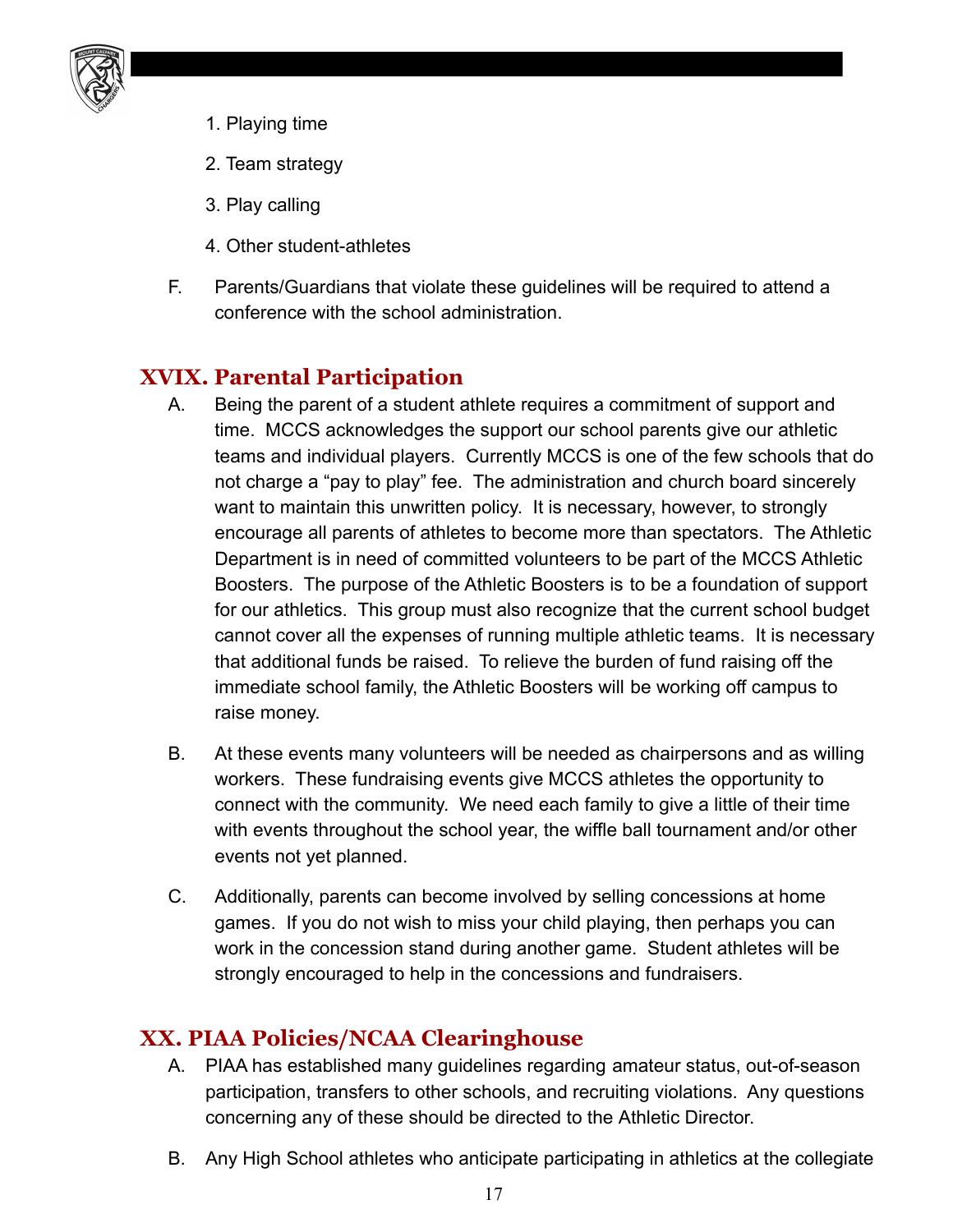

level should register with the NCAA clearinghouse. This is mandatory for athletes attending division I or division II schools. Information can be obtained through the guidance office or the athletic office.

#### <span id="page-17-0"></span>**XXI. Athletic Wear and Team Ordering**

A. All shirt designs, colors, usage of the Mount Calvary Athletics name and logos must go through the head coach and approved by the athletic director. Student athletes should not collect money from the team members without direct approval from the athletic director. The athletic department encourages team spirit and welcomes the opportunity in working with individual teams and coaches in placing orders.

#### <span id="page-17-1"></span>**XXII. Two sport Athlete Policy**

- A. The following guidelines shall be adhered to by athletes desiring to play more than one sport during any given season.
	- 1. The student-athlete and his/her guardian shall inform the athletic director and team coaches of the athlete's intention to participate on multiple athletic teams.
	- 2. The student-athlete and guardian shall declare a "primary sport" and a "secondary sport" for the purposes of determining priority in the event of scheduling conflicts.
	- 3. The coaches from the affected teams will meet with the Athletic Director at the beginning of the season and work to maximize the athlete's availability for both teams.
	- 4. Student-Athletes participating in multiple sports will not be allowed to participate (games or practices) in their "secondary sport" in the event that any grade falls below a "C-". If the student-athlete becomes academically ineligible by MCCS standards at any point during the season he/she will automatically be removed from his/her "secondary sport" roster for a period of one week. Three weeks of secondary sport ineligibility will result in removal from the secondary sport. All other eligibility criteria in this handbook remain in place.
- B. Two sport athletes will only be allowed multiple sport participation when a team's active roster falls below the following thresholds:
	- 1. Baseball 12 participants
	- 2. Basketball 7 participants
	- 3. Golf 7 participants
	- 4. Soccer 15 participants
	- 5. Volleyball 9 participants
- C. Coaches, parents and the student athlete are asked to seriously consider the positive/negative implications of multiple sport athletes participating on their respective team. Team unity, academic requirements, and increased potential for injury should all be considered prior to participation in multiple sports.